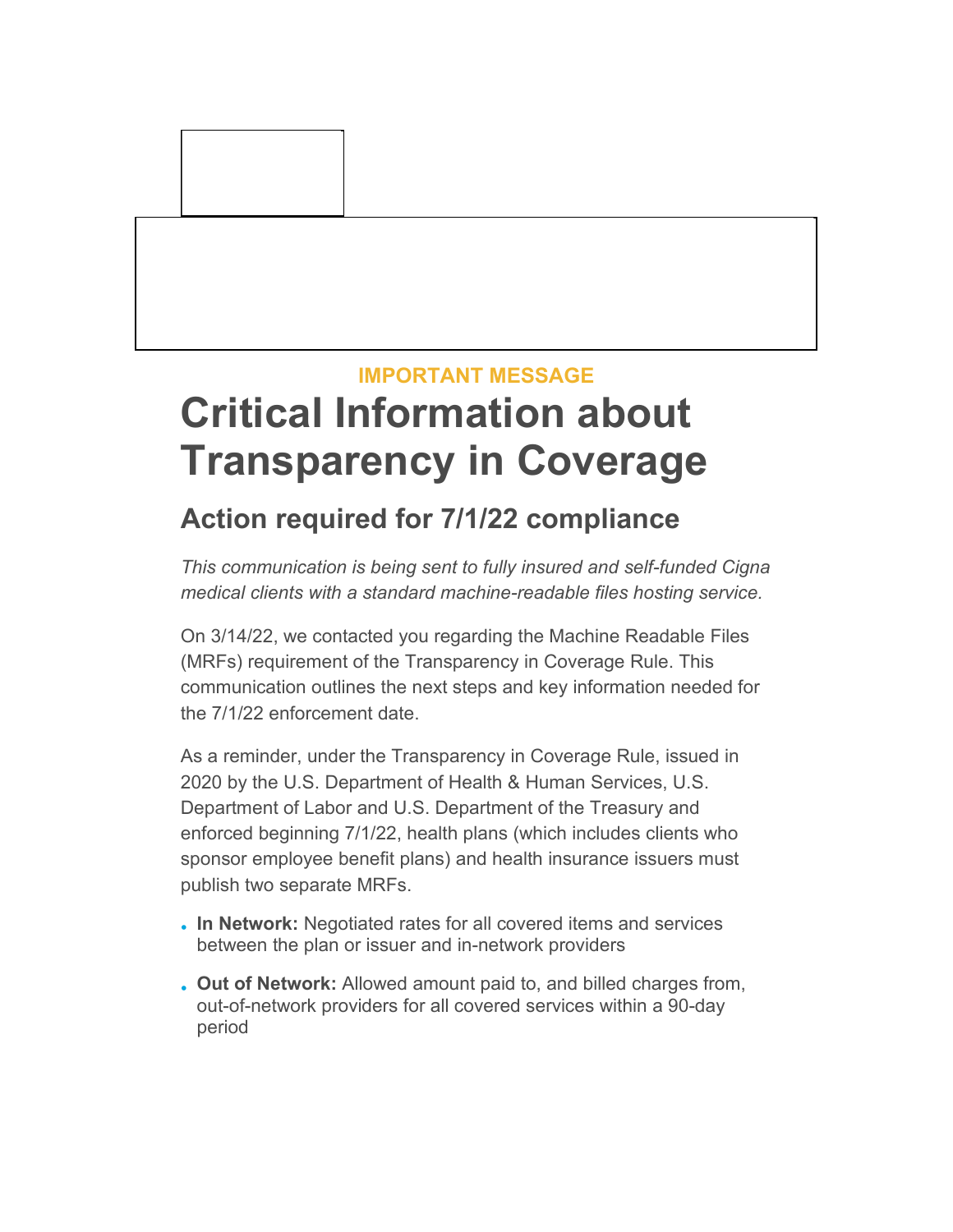#### **What Cigna is doing**

- In preparation for the 7/1/22 enforcement date, Cigna is providing you with instructions to help you understand the actions you need to take to be compliant under the rule.
- The actual link and recommended verbiage to include with the link are below.



### **To meet regulatory requirements, Cigna recommends you take the following actions:**

- On or before 7/1/22, copy the link below and post it to your public website. This is the link the general public can use to access the MRFs: [https://www.cigna.com/legal/compliance/machine-readable-files](http://app.connecting.cigna.com/e/er?s=1399&lid=18561&elqTrackId=de349e7af56c46bca637e8b8ce62f765&elq=5bb4ba04c8694dad9dc99c7c99f9fb53&elqaid=23976&elqat=1)
	- Note that **prior to 7/1/22**, this link will take you to the home page of Cigna.com, but will access the MRFs page after that date.
	- You can determine where on your public website you would like to place the link.
	- Per the regulation, anyone in the United States should be able to access this link on your website without any requirement such as a password, a fee or an age restriction.
- Along with the link, please include the following recommended overview verbiage:

*This link leads to the machine-readable files that are made available in response to the federal Transparency in Coverage Rule and includes negotiated service rates and out-of-network allowed amounts between health plans and healthcare providers. The*